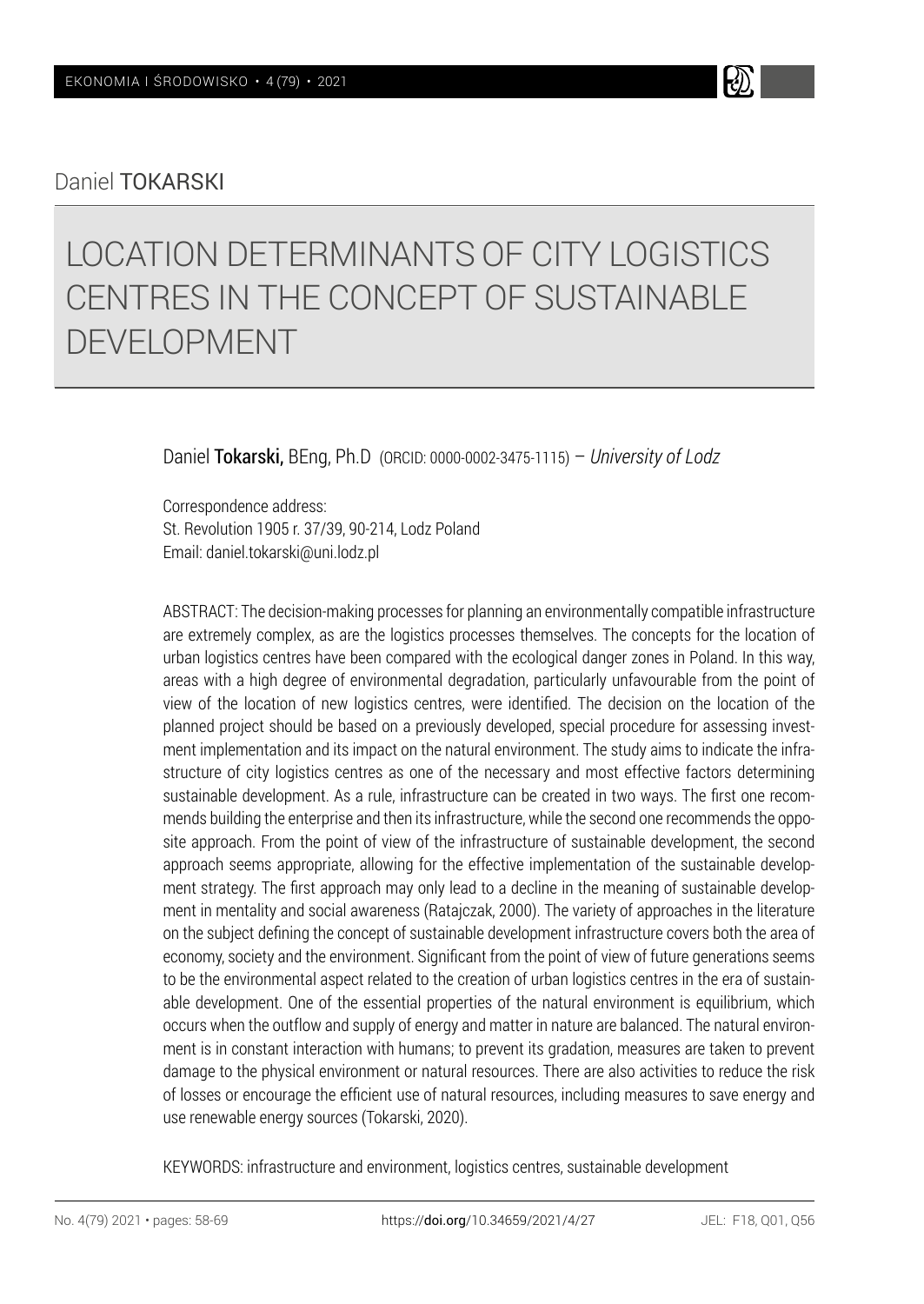## Introduction

One of the leading development trends of logistics centres is the development of city logistics. The more common clusters of distribution centres can facilitate the management of supplies related directly to the supply of residents and enterprises, using the planning and optimisation of logistics processes. There is no uniform definition of City Logistic as it covers various economic, ecological or environmental aspects. The concept of City Logistic is understood as a collective concept for many concepts of urban freight transport; it describes all activities related to the creation, control and optimisation of the flow of goods and information in industrial zones. The objectives of all these concepts focus on relieving the internal urban infrastructure as well as increasing the cost-effectiveness of urban freight transport while maintaining the same quality of supply. The bundling of different freight channels is one concept that is being attempted in freight centres.

One of the modern solutions that use new organisational forms to improve processes is logistics centres. A logistics centre that is an independent business entity that provides logistic services (transport, reloading, storage, distribution and picking of loads) generally has:

- separate area and infrastructure (roads, squares, parking lots, engineering structures and buildings),
- technological equipment for movement and storage as well as management (control) devices,
- qualified personnel,
- an organisation appropriate to the type and size of the logistic task.

The main goal of building and organising logistic centres in the economy is to: dispose of specific material goods, in the necessary quantity, in the desired place, at the right time and at the lowest possible cost.

This goal is achieved by the following functions of logistics centres (Jędra, 2011):

- reloading of transfer goods from many suppliers,
- storage of goods from many suppliers and intended for many recipients,
- distribution and completion of loads intended for multiple recipients,
- transport of goods, usually small recipients,
- many auxiliary functions (processing, packaging, repair).

Due to various types of logistics centres in countries leading in economic development, the article focuses on those that fulfil distribution functions in the logistics chain. As there are no logistic centres of European significance in Poland yet, you can choose from the solutions developed in the European Union countries with greater freedom. It is necessary to establish not only centres of national importance but also to create 2-3 centres of European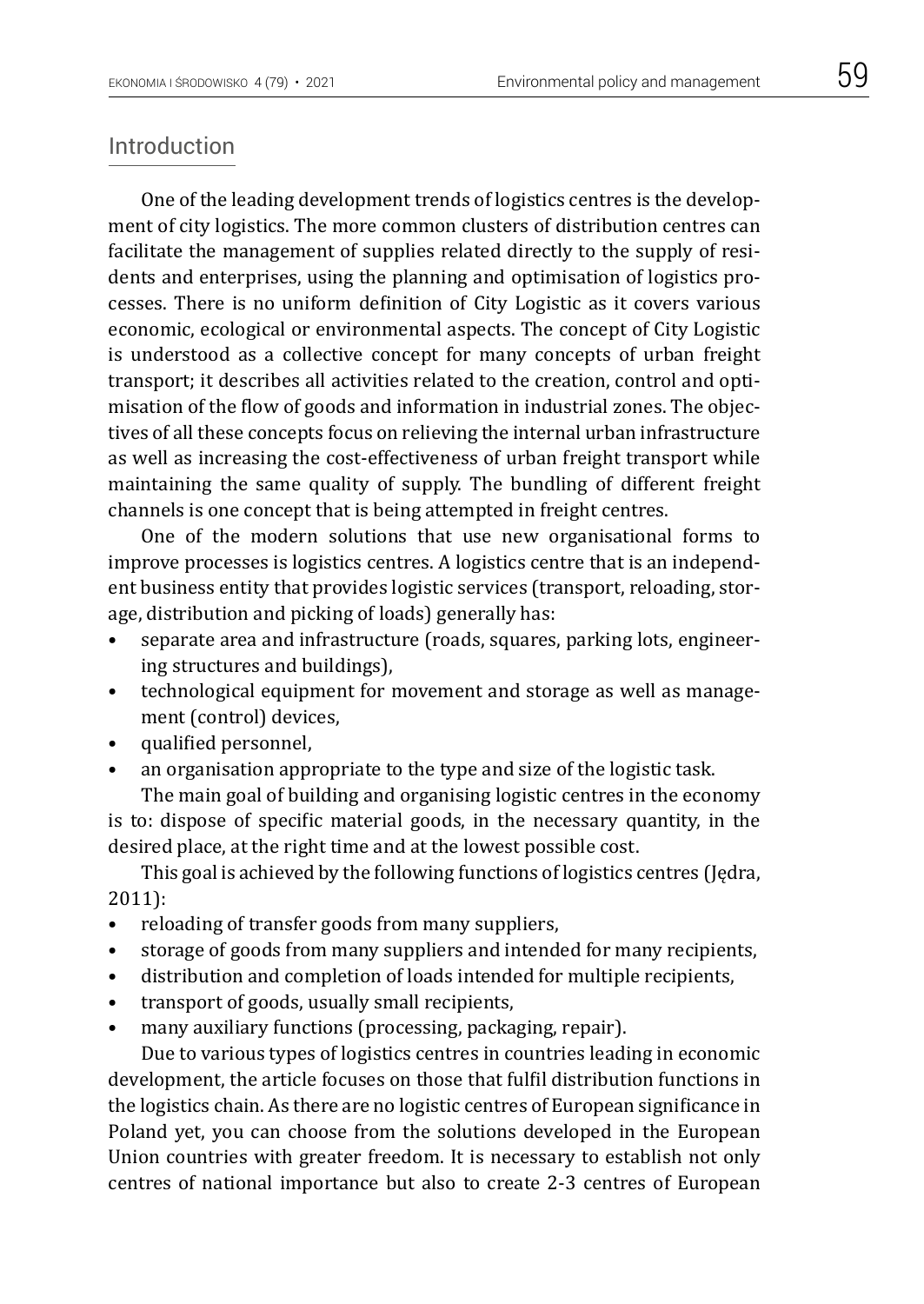importance, constituting the distribution base for many important products in the neighbouring countries (Skowron-Grabowska, 2010).

The concept of Polish logistics centres should be linked to what is happening in neighbouring countries. It should be closely related to the combined and multimodal transport system, the development of the express service network, and the optimisation of warehouse locations. It's time to depart from the current practice of organising local centres for individual branches, namely: creating combined transport terminals on railway areas, bases of road transport services on highways, specialised bases in sea or river ports. The future belongs to logistics systems based on centres located in one place. The best location is, of course, in places with easy access to various international communication arteries (road, rail, water, air) with high capacity (Lipińska-Słota, 2009).

Legal and environmental requirements for the implementation of the investment

Logistics centres, both during the construction phase and later during operation, will significantly impact the surrounding natural environment. Therefore, before making a construction decision, an indispensable part of the prepared project should be an ecological analysis performed on the same principles as economic, financial or technical analyses. Therefore, it is necessary to develop a procedure for checking each project in terms of its potential environmental impact. In the first stage, all data on the planned activity should be collected, including data on ecological aspects. They will be used in the next stage when classifying the planned project according to the lists of activities depending on the degree of an environmental hazard. During the next step, you should get answers to the following questions:

- What might the impacts be, and how significant?
- What measures could be proposed to reduce the negative effects of the impact?
- What are the possible recommendations?
- Does the planned project meet ecological standards resulting from national, international or other legal regulations?
- Are there any possibilities to reduce the harmful effects of the planned project?

It is an essential part of the procedure and should consequently lead to a document containing all the data relevant to the project. It must also answer whether the effects of the activity are acceptable or not. The next step is an ecological inspection to check whether the agreed conditions are met, leading to creating a compliance document. It also includes potential comments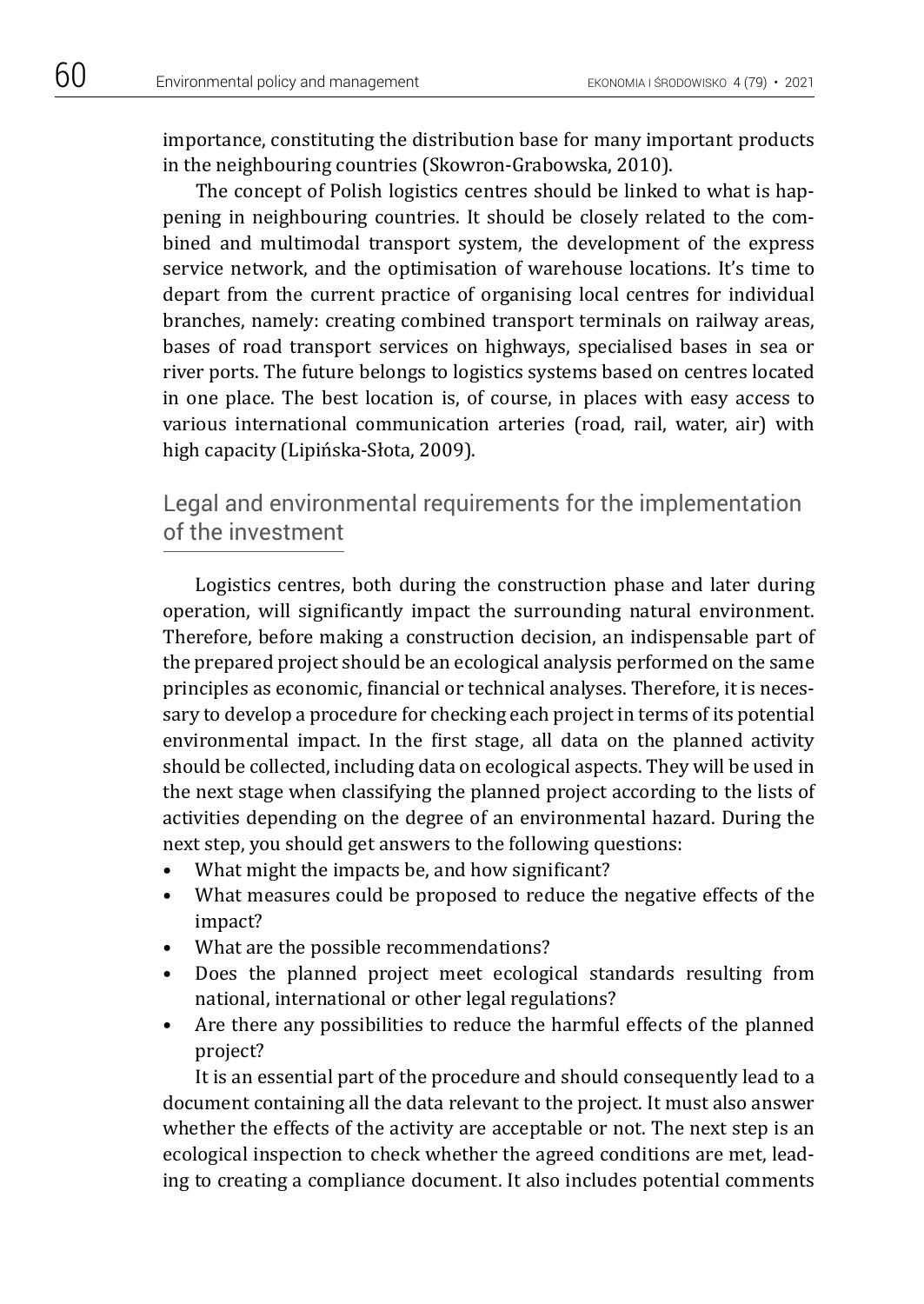and conclusions. This document is the basis for possible ecological monitoring after the facility is commissioned.

Such environmental impact assessment procedures, usually more extended, are required, for example, when concluding credit agreements with the European Bank for Reconstruction and Development, which "supports in all its activities environmentally friendly and sustainable development". In addition, local authorities often request comprehensive research on the impact of new investments on the natural environment of areas earmarked for new infrastructure and various organisations, especially ecological ones, under the sign of "Greenpeace". Accurate information on the environment and the effects of human activities is very important. It is the basis for creating, implementing, monitoring, and enforcing legal regulations and environmental policy. They also constitute the basis for public participation in the decision-making process on environmental protection and, consequently, strengthen democratic institutions.

The association of Poland with European Communities and their member states obliges the Polish side to adjust the law, including the law in environmental protection, to the EU requirements. The Union has published relevant legal acts in environmental protection in the so-called "White Book" in the form of directives, regulations and decisions (Ogonowska, 2003).

After the adoption of the first Act on the protection and shaping of the environment on January 30, 1980, there was a legal basis for a comprehensive assessment of the state of the environment throughout the country. The draft of the new economic plan for the years 1983-1985 and the spatial development plan of the country until 1995, which was prepared at that time, gave rise to the need for a comprehensive approach to this assessment in spatial terms. Work on the development of the spatial diagnosis of the state of the environment was undertaken by the Planning Commission at the Council of Ministers, and its contractor was the National Spatial Development Team (Kassenberg and Rolewicz, 1985).

The areas of ecological threat were introduced in Appendix No. 4 to Resolution No. 21/83 of the Council of Ministers on the draft of the National Social and Economic Plan for the years 1983-1985. Every year, until 1994, the validity of the then introduced delimitation was extended.

The purpose of designating such a category of areas was to distinguish areas with a high concentration of threats and to accurately recognise the state of the environment and the need for measures to protect it (due to limited resources) in order to contribute to stopping further degradation in these regions of the country, and then start the process of restoring them required environmental quality. The diagnosis included:

state of water hazard and protection,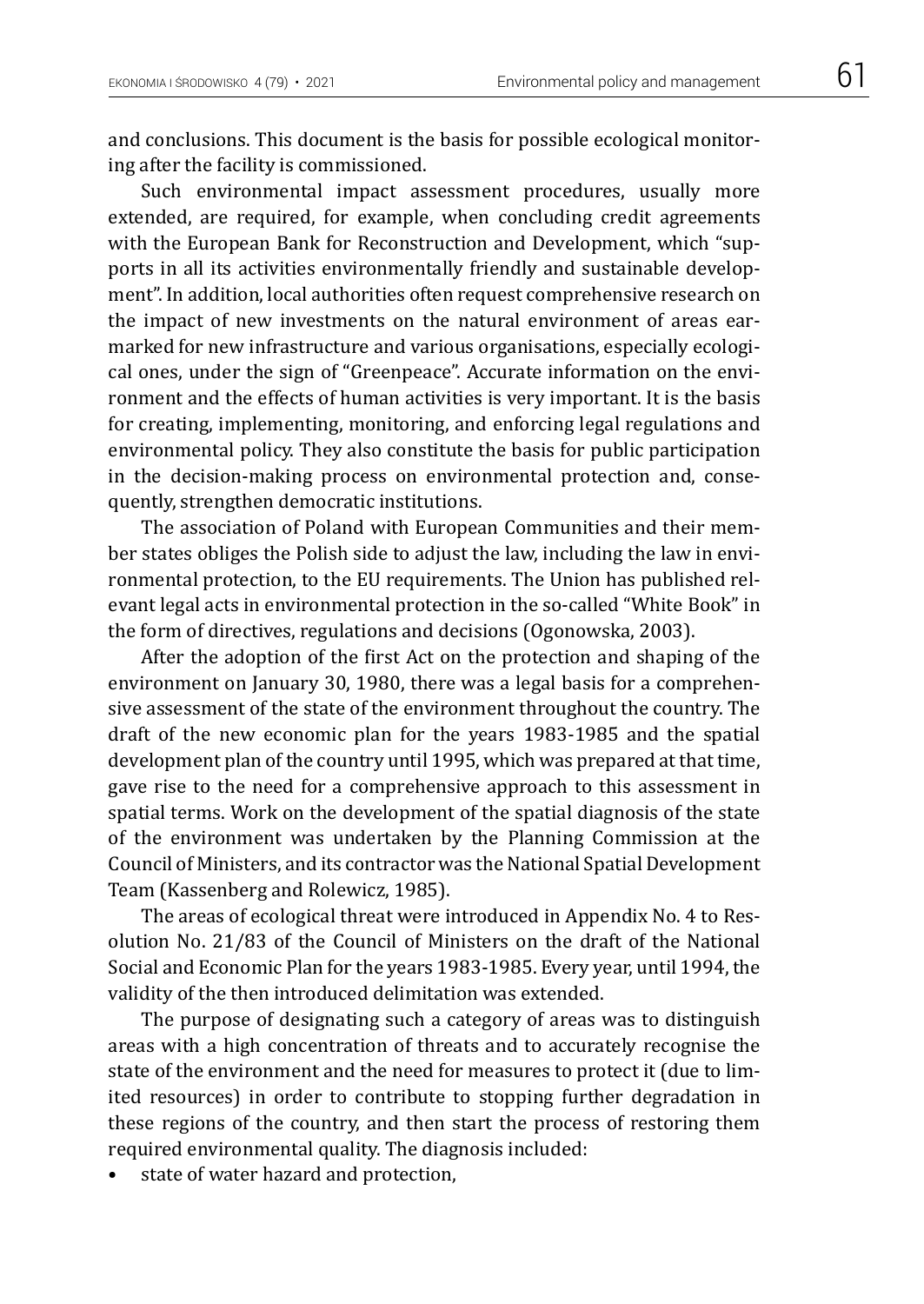- - state of protection of the earth's surface and its resources,
	- state of danger and air protection,
	- condition of forests,
	- the state of conservation of nature and landscape.

The assessment was performed using the cartographic method, consisting of the mutual overlaying of state maps of individual elements of the environment and drawing conclusions for the spatial synthesis of the discussed phenomenon. The basic criterion for classifying an area as an endangered area was:

exceeding the permissible normative states of at least two elements of the environment, or

multiple or particularly troublesome (toxic) exceeding the permissible normative state of one element.

Based on the analysis at that time, the following were distinguished:

- 1. Ecological threat areas (OEZ), that is 27 areas of threatened ecological balance.
- 2. Areas of conservation nature and landscape protection with a disturbed natural balance – 23 National Parks.
- 3. Health resorts in danger of losing their medicinal values due to the disturbance of the natural balance – 23 Spas.

The result of classifying an area as ecological threat areas were clear restrictions formulated in the NPSG 1986-1990 Project as prohibitions:

- localisation of new and extension of the existing environmentally noxious facilities of the Agricultural Plant and in protected areas;
- locating new and expanding large industrial investments (employing over 200 people) in the distinguished agglomerations (Gdansk-Gdynia, Warsaw, Lodz, Katowice, Cracow);
- location of new water-absorbing facilities and facilities that discharge onerous sewage in the southern and central part of the country.

After environmental threats are placed on the map of Poland, there is clear zoning of the distribution of the endangered areas (Prystrom, 2013).

- Zone 1. The zone of integration of ecological danger zones, located in the southwest and south of the country, where the different areas are or overlap. The strategy of operation in this zone should be based on total protection of the environment, to which all socio-economic decisions must be subordinated.
- Zone 2. Bipolar coastal and sea risk zone, from Szczecin to Gdansk. The strategy for the operation of this zone should be based on the activities of the entire country to protect the Baltic Sea, as a significant amount of pollution comes from the country's interior.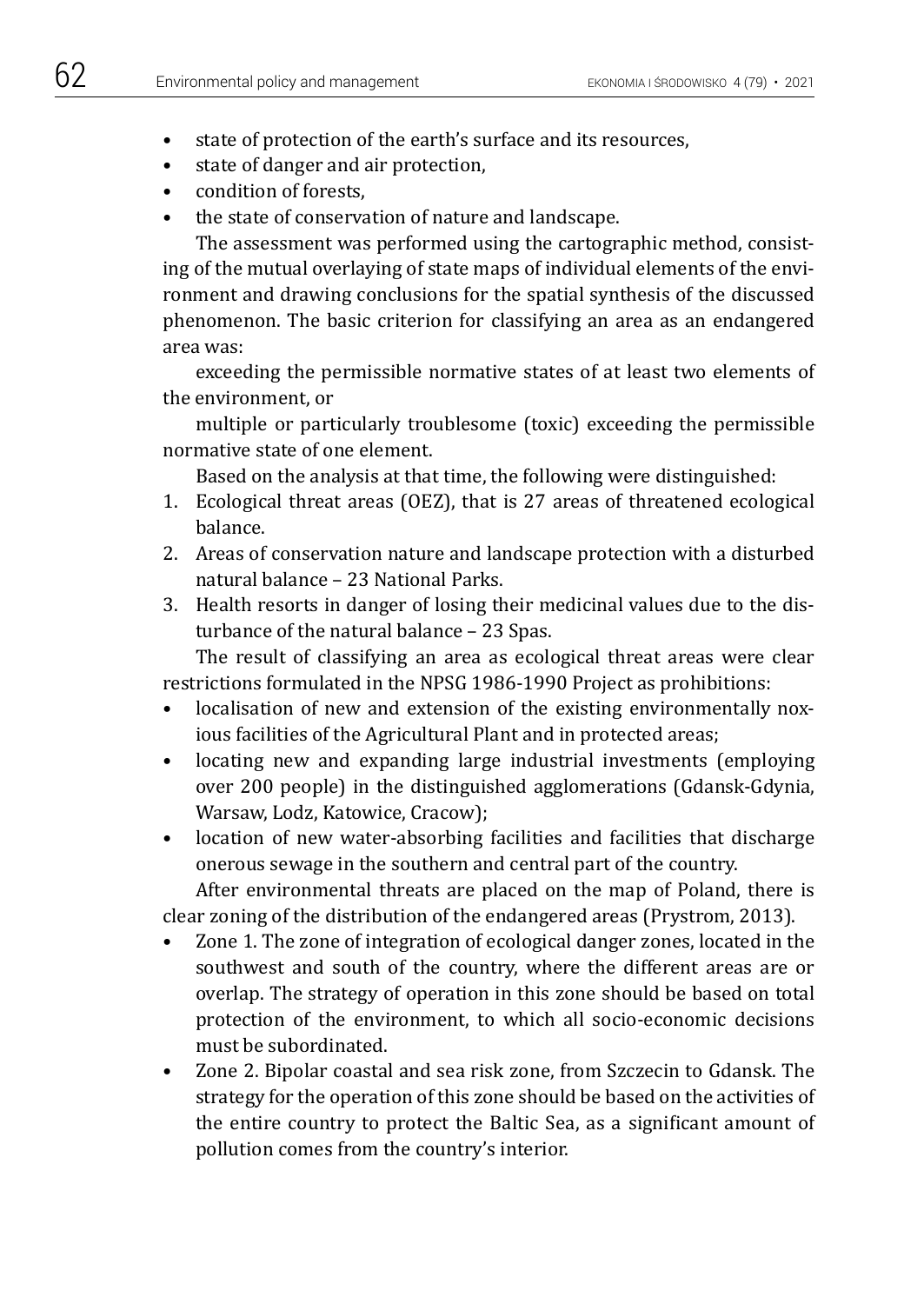



Source: author's work.

- Zone 3. Dispersed OEZ in Western, Central and Eastern Poland. As threats are local, actions may consist in overcoming local threats and barriers to development.
- Zone 4. No OEZ, covering the north, north-east and south-east of the country. This zone requires, first of all, protection against the spread of pollution and threats to this area.

In 2018, the areas of ecological threat covered  $35,208$  km<sup>2</sup> (a total of  $11.3\%$ ) of the country's area), and 13.3 million people lived there, i.e. 34.5% of the country's population. Out of these 27 areas, 4 were considered to be extremely degraded areas; they are Upper Silesian Industrial District, Legnica Industrial District, Cracow City Complex, Bay of Gdansk and Zatoka Pucka (Czarnecki et al., 2020).

For several years, the largest program financed by the Funds, the Infrastructure and Environment program 2014-2020, has been implemented in Poland and the European Union. The areas of support and the types of projects that can be implemented relate to low-emission economy, environmental protection, counteracting and adapting to climate change, transport and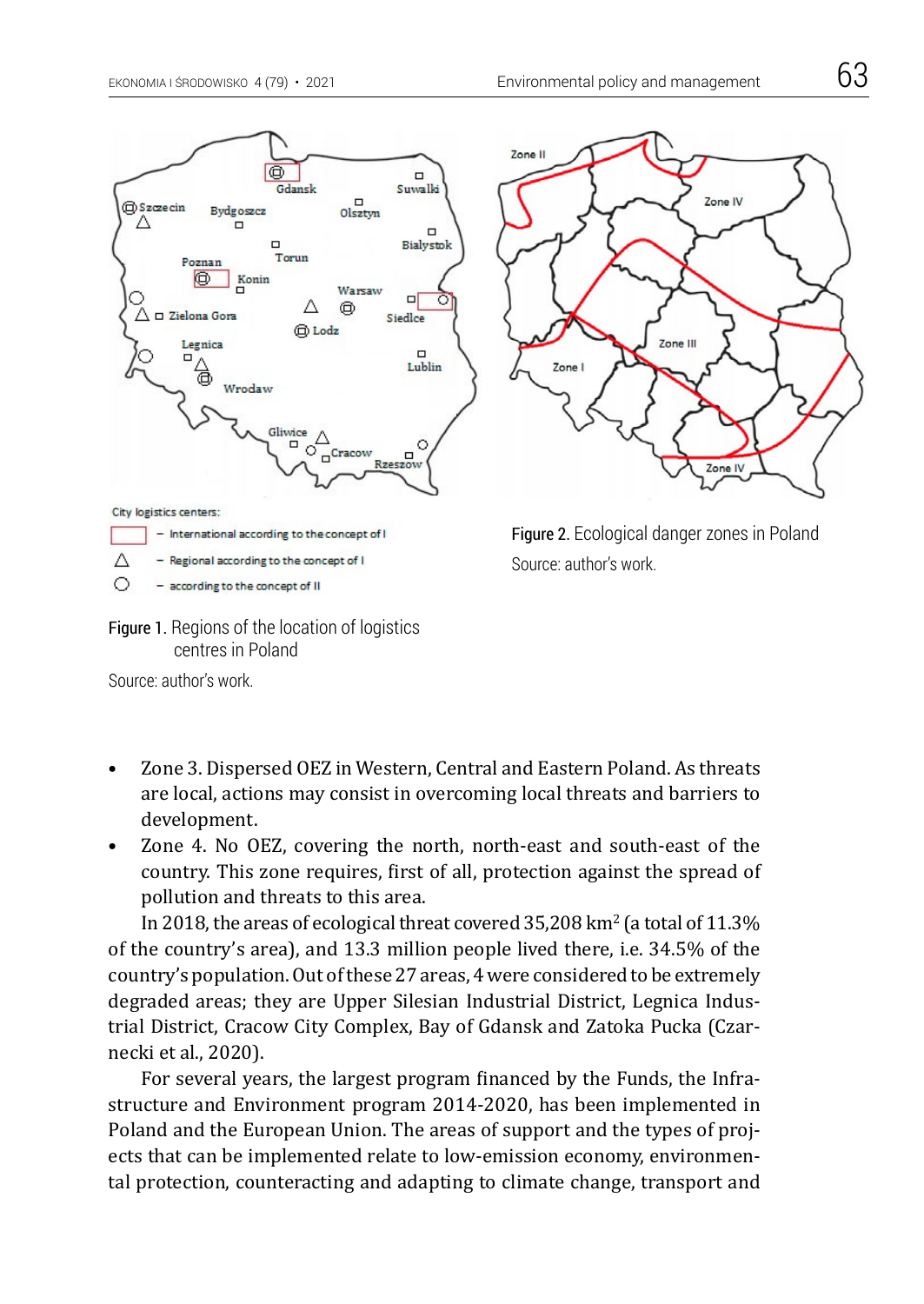energy security, and protection of health and cultural heritage (Infrastructure and Environment Program, 2021). Thanks to the balance between investment activities in infrastructure and support aimed at selected areas of the economy, the program is to effectively implement the assumptions of the Europe 2020 strategy, with which its main goal is related – supporting the economy that uses resources efficiently and is environmentally friendly, and fosters territorial and social cohesion (Zalewska, Świetlikowski, 2017).

## Concepts for the location of urban logistics centres in Poland and risk areas

Choosing the right location for a logistics investment should be preceded by a detailed analysis of a given region's potential. The construction plan is always associated with access to strategic road routes that connect the largest agglomerations in the country. City logistics centres enable the creation of optimal warehouse facilities in the supply chain of potential contractors, near industrial centres, with access to experienced employees, in the immediate vicinity of the most important communication nodes.

The location of logistics centres for the territory of Poland is closely related to the existing and planned transport corridors, which are connected with international transit routes located in Poland, running towards Eastern Europe and Asia. The construction of highways without suitable distribution sites would only create channels for the transfer of goods from abroad, thus not including Poland in the economic network of Europe, with transport directed primarily at its eastern partners. The location of logistics centres also depends on the development area and the radius of the cooperation.

Concerning Polish conditions, we can distinguish Logistics Distribution Centres (Kott, 2012):

- international (with an area of 100-150 ha and a range of 500-800 km),
- regional (with an area of 20-50 ha, range 50-80 km),
- local (with a development area of 10 ha and a range of 5-8 km),
- industry,
- indirect.

In the proposed concept (a concept I), the necessary minimum seems to be the establishment of 4 centres of the highest rank in Poland, International Logistic Distribution Centres in the vicinity of Poznan, Gdansk, Siedlce and Rzeszow. However, it must be admitted that their construction will require a lot of effort on the part of the central authorities of the country and the clear help of the EU partners. In addition, Regional Logistics Distribution Centres are needed in the region of Szczecin, Zielona Gora, Wroclaw, Cracow and Lodz (Jędra, Borowiak, 2010). The presented proposal for the location of logistics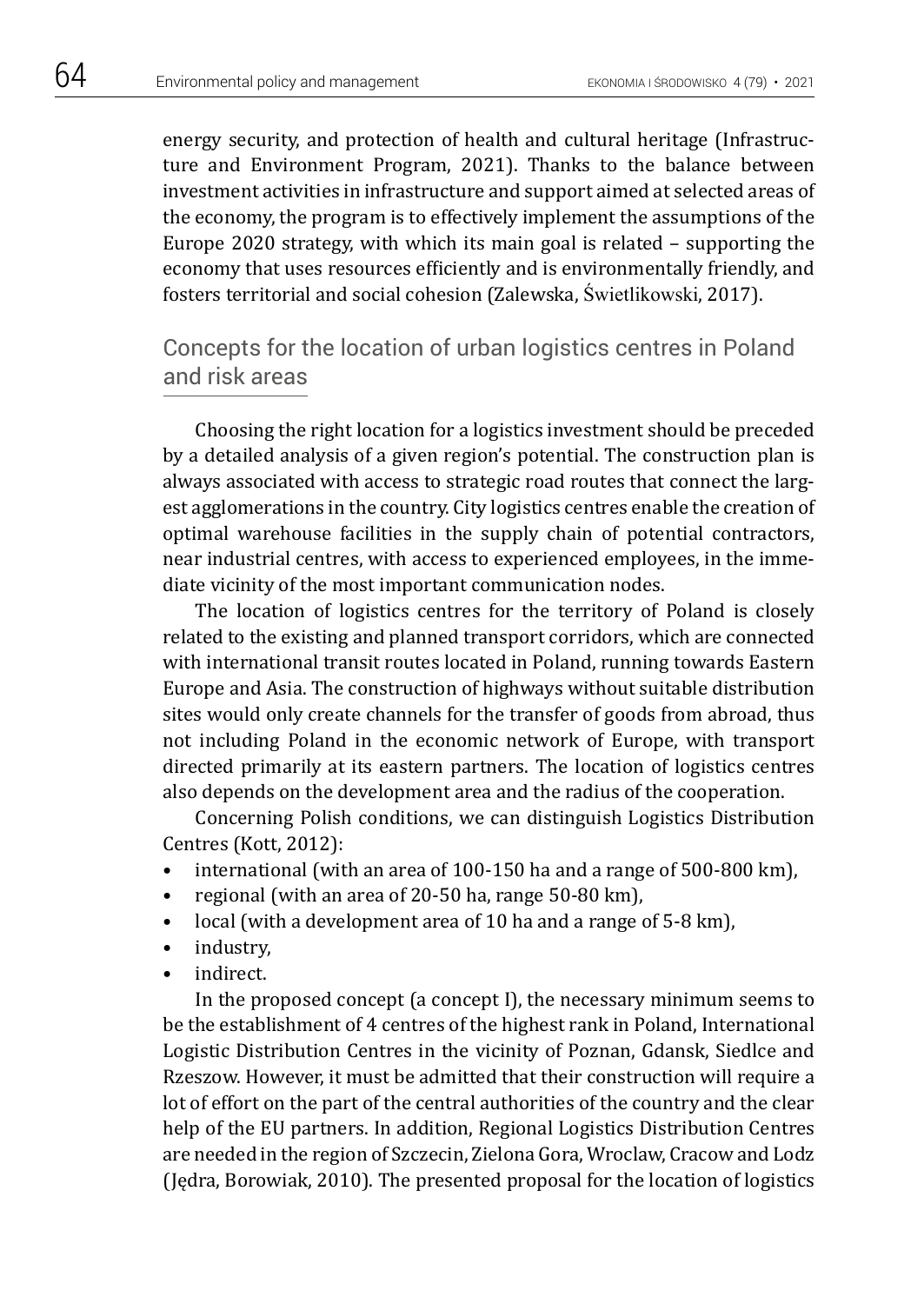distribution centres in Poland (figure 1) does not have to be treated as the only concept, but it is supported by Poland's new tasks that appeared when opening the trade borders between Western and Eastern Europe.

A similar concept (concept II) lists 11 areas (figure 1) where logistics centres of prime importance should be located, without indicating regional and broader international. As they require huge investments (over US \$ 7 billion), one experimental region should be selected as a testing ground where the construction of a logistics centre could be started with the prospect of including it in the European network of logistics centres. Due to its location near important communication routes and economic activity, the Poznan agglomeration seems to be such a region. Simultaneously with the creation of this main centre, sub-centres of the lower level could be created in other regions (Budner, Pawlicka, 2020). As mentioned before, 2 or 3 centres of international importance should be created. When comparing the two concepts, it can be seen that opinions are divided when it comes to the number of logistic centres of the highest rank in Poland.

The concept of urban logistics centres was created in conjunction with the development of urban logistics, which is a tool for solving problems of the functioning of highly urbanised areas – microregions such as urban agglomerations. It consists of taking a comprehensive look at freight traffic in cities. It covers considerations related to supply, waste disposal, as well as problems arising from air pollution, noise, accidents and traffic jams. Its aim is to reduce traffic congestion in city centres with unchanged transport efficiency. The partners of this concept are, on the one hand, retail companies and logistics service companies, and, on the other hand, municipalities (districts) that define the framework conditions. Such urban logistics centre concepts can be realised by creating a distribution centre on the outskirts of cities with convenient access. They are supplied by various producers whose products are intended for individual recipients. Merchandise distribution centres can also cooperate with a larger number of service providers. Due to the concentration, commercial enterprises located in city centres are efficiently supplied by a smaller number of vehicles, thanks to which, at the same time, environmental relief is achieved (Kryś, 2019).

The location and shaping of logistics centres require in-depth pre-design studies and considering many criteria related to location, spatial and functional development, infrastructure, information flow, and financial possibilities. It should be emphasised that the overriding criterion in relation to the above-mentioned ones is in compliance with ecological requirements.

The logistics centres will significantly impact the environment during the construction phase and during future operations. The main risks will be air pollution, noise, vibration and waste. An important area with a significant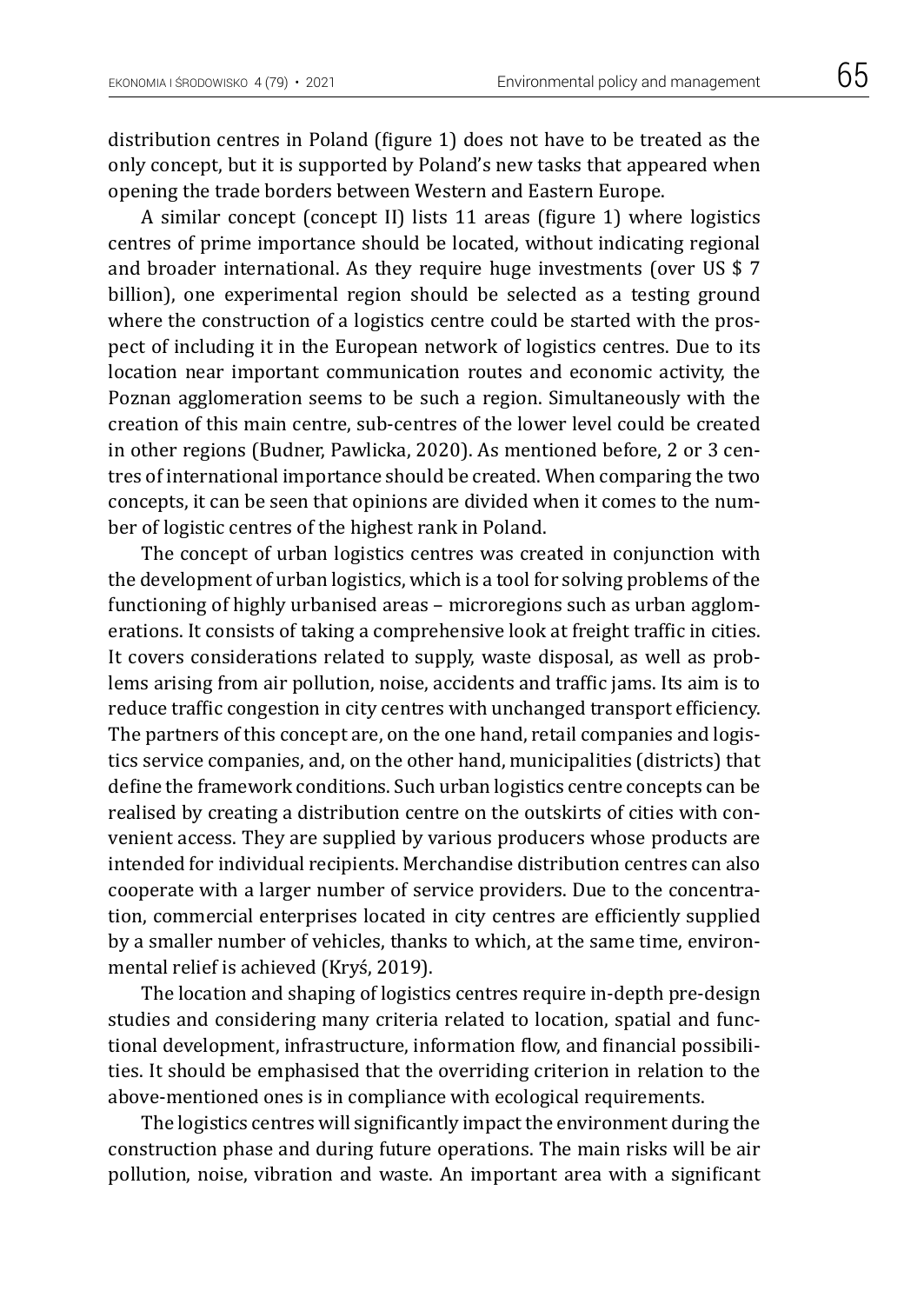impact on environmental pollution is the transport system and road and air transport. It consumes non-renewable energy and causes more pollution than industry. Internal combustion engines emit many substances harmful to the environment, such as carbon monoxide, hydrocarbons, nitrogen oxides, soot, sulfur dioxide, lead compounds, etc. Transport, especially road transport, is also one of the most onerous noises and vibration sources. Despite causing noise at higher levels, air and rail transport are assessed as less burdensome than road traffic because their impact affects a relatively smaller number of people living near airports or in areas along railway lines. However, the vicinity of logistics centres will become very onerous areas in this respect due to the increase in traffic intensity and its continuity (round-theclock transport). The functioning of logistics centres can be compared to the functioning of small towns. Therefore, there is the problem of waste as well as the problem of wastewater treatment. Some centres, especially those with hazardous materials or larger amounts of various fuels, will pose an environmental problem. All these factors, as well as many others, must be taken into account and are very important elements in the design of logistics centres, as well as arguments "for" and "against" when designating sites for their construction.

The comparison of the concept of the location of centres (figure 1) with the ecological threat areas (figure 2) made it possible to distinguish those places on the map of Poland where the degradation of the natural environment is far-reaching and which are particularly unfavourable from the point of view of the location of logistics centres. These are mainly the vicinity of Cracow and Wroclaw located in the first danger zone, then Gdansk and Szczecin from the second zone, and then the vicinity of Lodz and Poznan lying in the third zone. Therefore, when deciding on the location and shaping of the centres, the situation should not worsen and be in line with the European Union's environmental protection requirements.

### **Conclusions**

The concept of sustainable infrastructure is developing. While traditionally, it has been associated with environmentally friendly or green infrastructure, it is becoming more noticeable and obvious in other, non-environmental dimensions. To summarise the considerations on the effective creation of sustainable development infrastructure, it should be shaped in harmony with nature, in order to ensure the continuity of the biosphere's most important processes and to maintain the environment in a state that provides optimal conditions for human existence. The degree of infrastructure development determines whether a given economy will retain or attract new foreign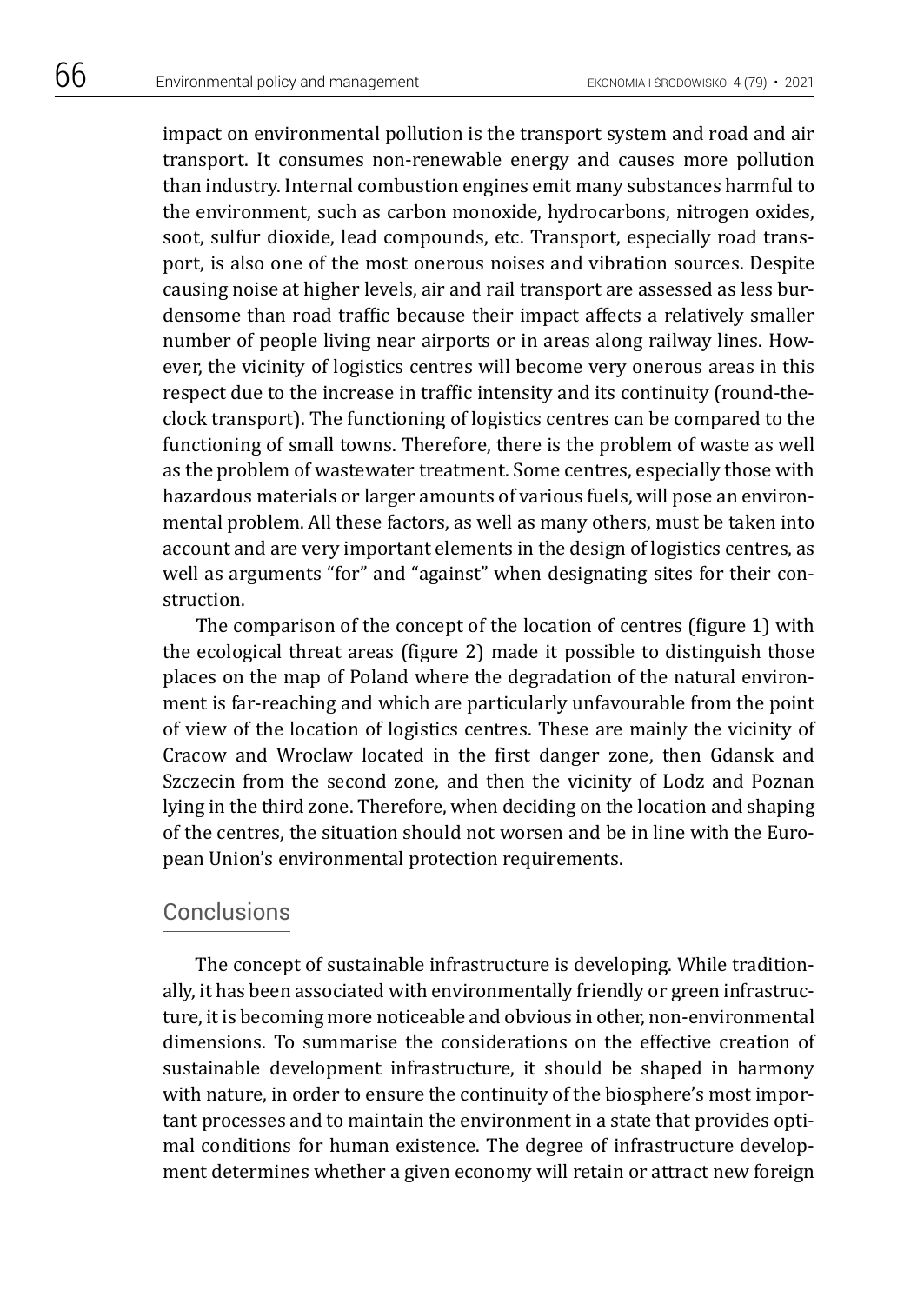capital and whether a qualified workforce capable of generating technical progress will remain in a given country or seek more favourable work and development conditions in other countries. The basic goal of the development of each area is to provide its inhabitants with the highest possible standard of living. This is related to the pursuit of infrastructure investments, new economic entities and jobs, as well as goods and services that meet the needs of members of the local community while preventing or counteracting the harmful effects of human activity on the natural environment (Burchard-Dziubińska et al., 2014).

The role of logistics centres is to create conditions for the efficient flow of materials, mitigate and eliminate the disadvantages that logistics activities have on its environment, and support and initiate positive trends and tendencies in the development of business activities, elementary (but not only) in the area of logistics. Currently, the location and development of logistic investments of the City Logistic type is considered a tool that allows to increase the efficiency of logistics processes, the level of customer service, create quality in supply chains and reduce logistics costs. Logistics centres are also considered to be a significantly effective way to restructure areas in the downturn phase – they are treated as investments reviving the local economy and attracting new businesses. One of the most characteristic development trends of logistics centres is the development of city logistics – concentration of distribution resources in one place will in principle facilitate the management of supplies related to the supply of individuals, as well as companies within these agglomerations – by planning and optimising logistics processes.

Choosing the right location for a logistics investment should be preceded by a detailed analysis of a given region's potential. The construction plan is always associated with access to strategic road routes that connect the largest agglomerations in the country. Panattoni logistics centres enable the creation of optimal warehouse facilities in the supply chain of potential contractors, near industrial centres, with access to experienced employees, near the most important communication nodes.

The location of logistics centres for the territory of Poland is closely related to the existing and planned transport corridors, which are connected with international transit routes located in Poland, running towards Eastern Europe and Asia. The construction of highways without suitable distribution sites would only create channels for the transfer of goods from abroad, thus not including Poland in the economic network of Europe, with transport directed primarily at its eastern partners. The location of logistics centres also depends on the development area and the radius of the cooperation. The ability of transport companies to provide high-quality services is of signifi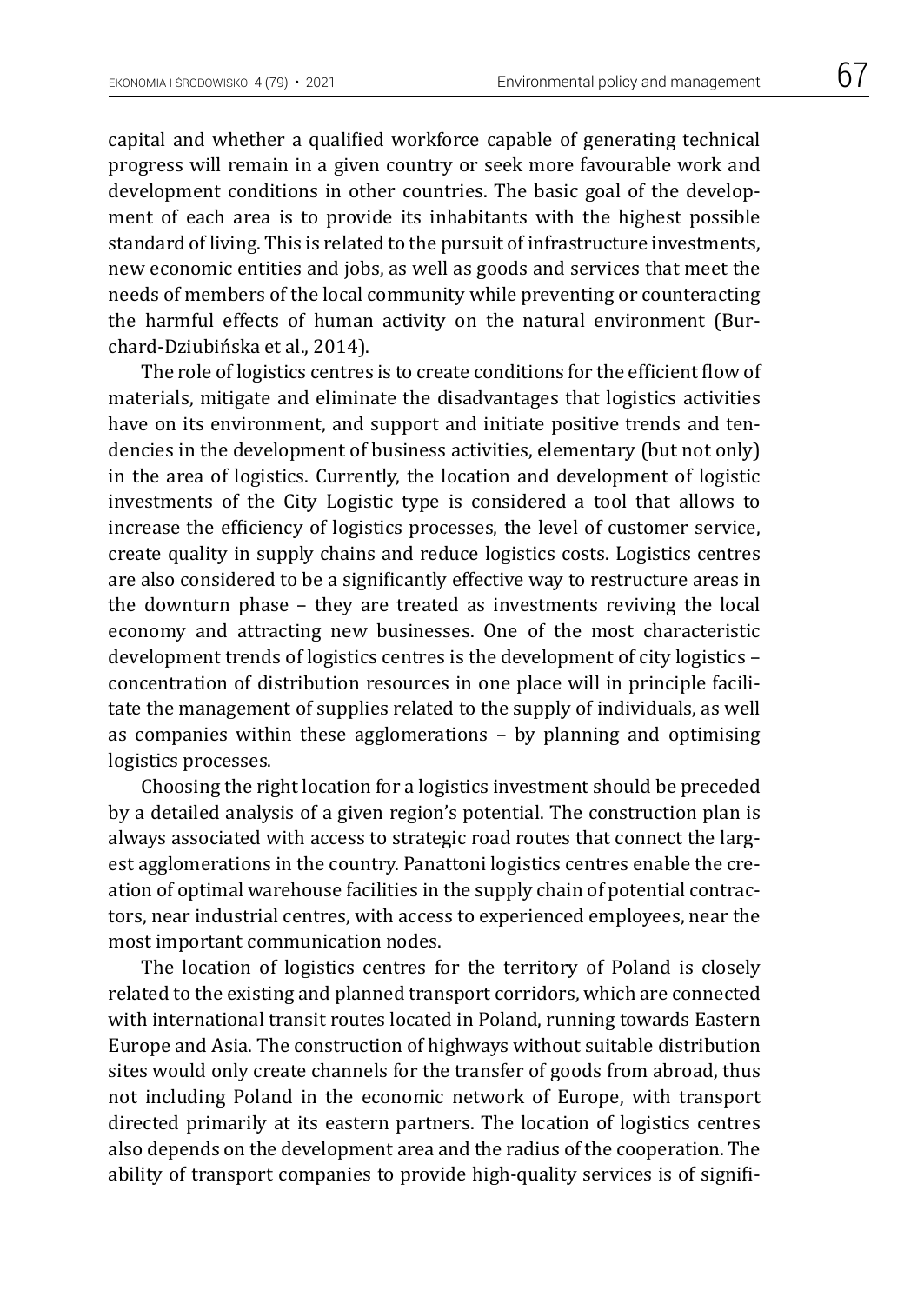cant importance in the case of decisions regarding the location of a new transport and warehouse investment in Poland.

#### References

- Budner, W.W., Pawlicka, K., 2020. Logistics Center and Its Relations with the City's Development. Materials Management and Logistics, 3, 23-31, https://doi. org/10.33226/1231-2037.2020.3.4.
- Burchard-Dziubińska, M., Rzeńca, A., Drzazga, D., 2014. Sustainable development the natural choice. Publishing House of the University of Lodz, Lodz, http:// yadda.icm.edu.pl/yadda/element/bwmeta1.element.ekon-element-00017139 3233.
- Czarnecki, D., Skalski, D., Tuz, M., Zwara, R., 2020. Ecological security of the state. In: Physical culture, medicine, management and security. Contemporary aspects. Publishing House of the Academy of Physical Education and Sport Jędrzeja Śniadeckiego, Gdańsk, 15-23, https://doi.org/10.5281/zenodo.4081878*.*
- Infrastructure and Environment Program website, https://www.pois.gov.pl/strony/o-programie/zasady/co-mozna-zrealizowac [15-11-2021].
- Jędra, I., Borowiak, J., 2010. Determinants of the location of logistics centres in Poland. Logistics, 6, 1211-1218, http://yadda.icm.edu.pl/yadda/element/bwmeta1.element.baztech-article-BPGA-0007-0030.
- Jędra, I., 2011. Simulation algorithm in the process of logistics centre location on the example of Poland. Logistics, 3, 993-1006, http://yadda.icm.edu.pl/yadda/element/bwmeta1.element.ekon-element-000171595751.
- Kassenberg, A., Rolewicz, C., 1985. Spatial diagnosis of environmental protection in Poland. KPZK PAN Studies, 39, State Scientific Publishers, Warsaw.
- Kott, I., 2012. Spatial-Transportation Conditions of Logistic Centres Location. Scientific Papers of the Częstochowa University of Technology. Management, 8, 70-78, http://yadda.icm.edu.pl/yadda/element/bwmeta1.element.ekon-element-000171419344.
- Kryś, P., Izdebski, W., 2019. Logistics centres and their importance to the functioning of supply chains. Material Management and Logistics, 5, 369-387, https://doi.org /10.33226/1231-2037.2019.5.28.
- Lipińska-Słota, A., 2009. Polish Logistics Centres as an Element of the European Transport Infrastructure. In: Micgałowska (Ed.) Effective transport – competitive economy. Publishing House of AE in Katowice, Katowice, 291-303, http://yadda. icm.edu.pl/yadda/element/bwmeta1.element.ekon-element-000171304429.
- Ogonowska, A., 2003. Vademecum of information on European Union law. Journals of the European Information and Documentation Center. Sejm Publishing House, Warsaw, 2, 23-41.
- Prystrom, J., 2013. Ecological innovations versus nature protection in the view of the challenges of the 21st century using the example of the strategy of the European Union. Economics and Environment, 1(44), 81-90, http://yadda.icm.edu.pl/ yadda/element/bwmeta1.element.agro-36be3438-2c3d-4450-bfbe-356e0e 872129.
- Ratajczak, M., 2000. Infrastructure and economic growth and development. Legal, Economic and Sociological Movement, 62(4), 83-102, http://yadda.icm.edu.pl/ yadda/element/bwmeta1.element.ekon-element-000000111242.